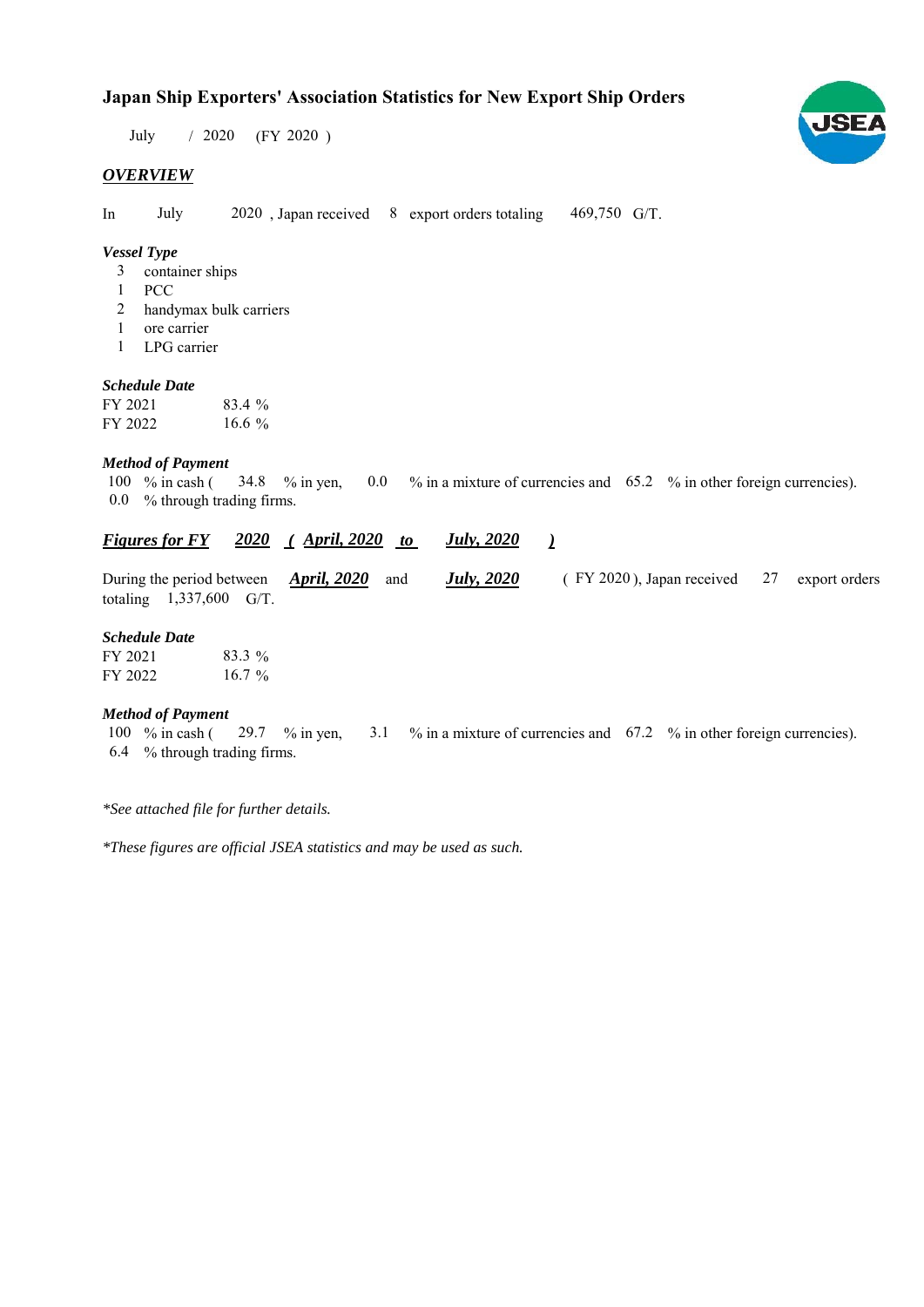## New Export Orders Placed in July 2020 (FY 2020) Based on Fiscal Year

No. G/T No. G/T No. G/T No. G/T No. G/T No. G/T No. G/T No. G/T General Cargos ( 13 604,920 2 46,450 1 19,150 1 117,000 1 117,000 4 239,050 7 492,200 11 772,650 Bulk Carriers | 146| 6,590,050|| 11| 345,300| 4| 202,400| 3| 96,400| 5| 134,500| 3| 180,000| 15| 613,300|| 48| 2,004,850 Tankers | 24| 1,258,026|| 4| 271,300| 0| 0| 2| 90,700| 2| 90,700| 1| 50,700| 5| 232,100|| 15| 633,300 Combined Carriers 0 0 0 0 0 0 0 0 0 0 0 0 0 0 0 0 Others 0 0 0 0 0 0 0 0 0 0 0 0 0 0 0 0 Total 183 8,452,996 17 663,050 5 221,550 6 304,100 8 342,200 8 469,750 27 1,337,600 74 3,410,800 FY 2020 / FY2019 (%) \* 79.1 48.1 48.1 29.5 57.5 48.0 84.4 52.5 \*\* 64.2 In CGT | | 3,720,531 | | 318,738 | | 98,878 | | 144,420 | | 168,546 | | 226,255 | | 638,099 | | 1,609,335 Description Apr 19 to Mar 20 | March 2020 | April 2020 | May 2020 | June 2020 July 2020 Apr 20 to July 20 | Jan 20 to July 20

*Figures for shipbuilding orders of 500 G/T and over for export as steel vessels placed with JSEA members are covered.*

\*FY 2019/FY2018

\*\*Calendar Year 2020

JSEA (August 2020)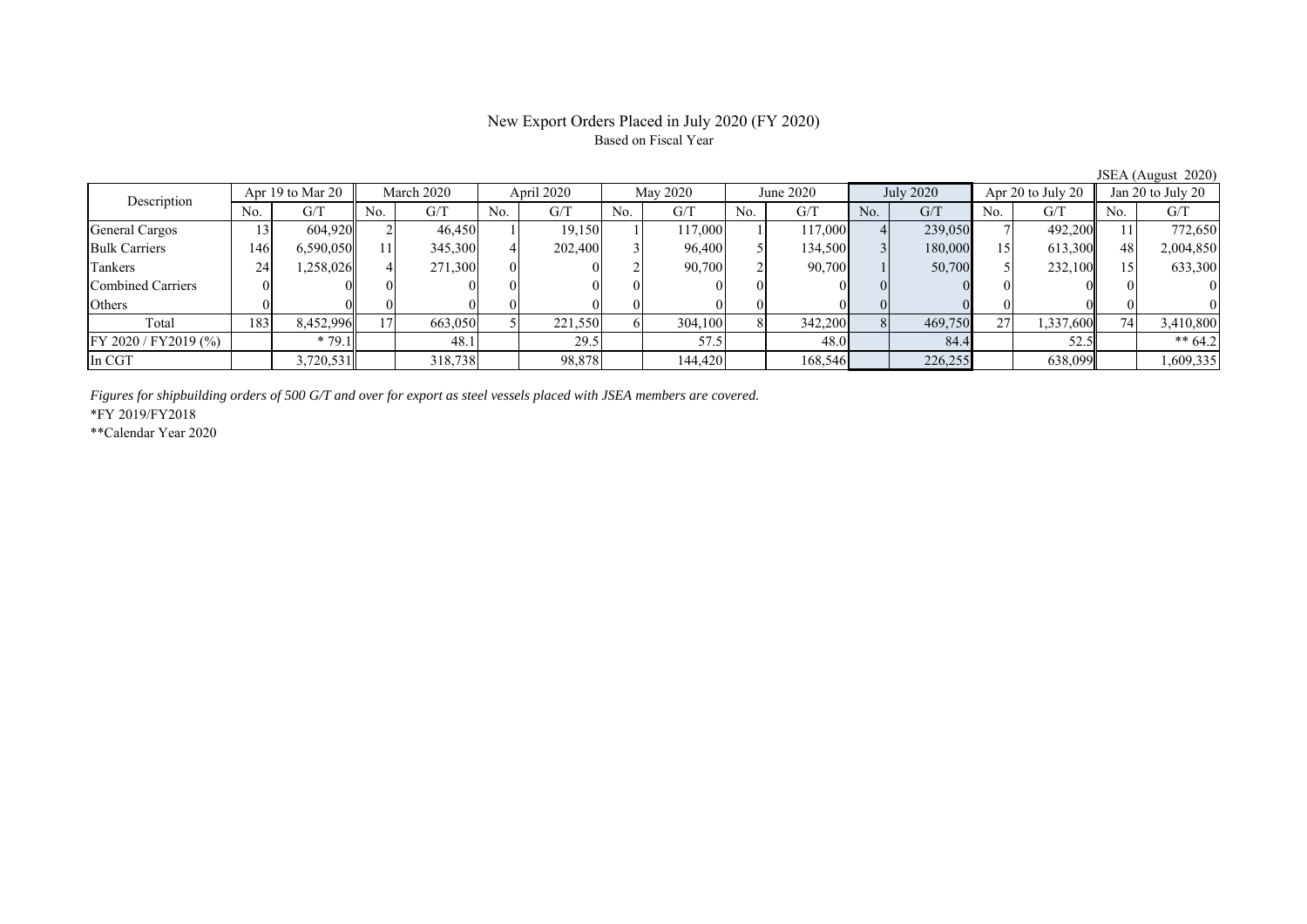## Export Ships Delivered in July 2020 (FY 2020) Based on Fiscal Year

JSEA (August 2020)<br>
Jan 20 to July 20 No. G/T No. G/T No. G/T No. G/T No. G/T No. G/T No. G/T No. G/T General Cargos 17 1,548,302 1 18,658 0 0 0 0 0 0 0 0 0 0 3 55,974 Bulk Carriers 207 9,193,470 21 965,797 22 980,741 15 605,298 31 1,469,679 9 341,444 77 3,397,162 146 6,704,451 Tankers | 58| 4,014,301|| 2| 108,602| 4| 180,218| 0| 0| 7| 355,600| 4| 111,038| 15| 646,856|| 30| 1,461,772 Combined Carriers 0 0 0 0 0 0 0 0 0 0 0 0 0 0 0 0 Others 0 0 0 0 0 0 0 0 0 0 0 0 0 0 0 0 Total 282 14,756,073 24 1,093,057 26 1,160,959 15 605,298 38 1,825,279 13 452,482 92 4,044,018 179 8,222,197 FY 2020 / FY2019 (%) \* 133.5 91.5 79.4 55.2 152.8 41.6 83.6 \*\* 103.7 In CGT | | 6,607,661 | | 481,772 | | 498,153 | | 278,961 | | 799,346 | | 250,215 | | 1,826,675 || | 3,616,082 Description Apr 19 to Mar 20 March 2020 April 2020 May 2020 May 2020 June  $2020$  July  $2020$  Apr  $20$  to July  $20$ 

*Deliveries of new shipbuilding orders of 500 G/T and over for export as steel vessels placed with JSEA members are covered.*

\*FY 2019/FY2018

\*\*Calendar Year 2020